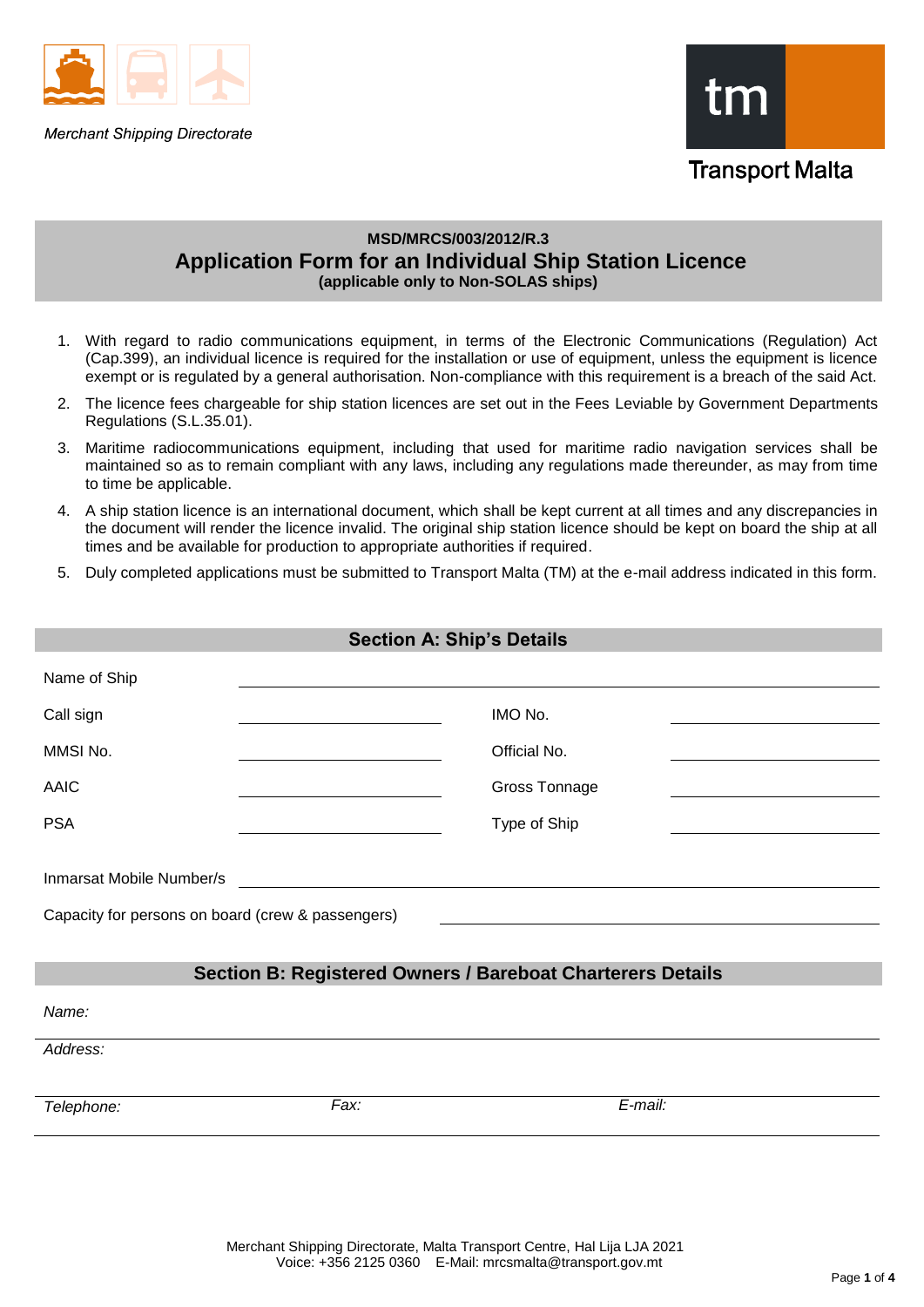# **Section C: Radiocommunications Equipment Details**

Please provide information for each type of radio equipment that is installed / used on board the ship in Section A.

| Quantity | <b>Type of Radio</b>                   | <b>Manufacturer &amp; Model</b> | <b>Conformity Marking</b> |           |
|----------|----------------------------------------|---------------------------------|---------------------------|-----------|
|          | Equipment <sup>(a)(b)</sup>            |                                 | CE                        | Wheelmark |
|          | VHF fixed (non-DSC) <sup>(c)</sup>     |                                 |                           |           |
|          |                                        |                                 | $\Box$                    | ΙI        |
|          |                                        |                                 |                           |           |
|          | VHF fixed $(DSC)^{(c)}$                |                                 |                           |           |
|          |                                        |                                 | $\Box$                    |           |
|          | VHF handheld $(DSC)^{(c)}$             |                                 |                           |           |
|          |                                        |                                 |                           | ⊓         |
|          |                                        |                                 | П                         |           |
|          | VHF handheld (non-DSC) <sup>(c)</sup>  |                                 |                           |           |
|          |                                        |                                 | П                         |           |
|          |                                        |                                 |                           |           |
|          | MF/HF (non-DSC)                        |                                 |                           |           |
|          |                                        |                                 | $\Box$                    | П         |
|          |                                        |                                 |                           |           |
|          | MF/HF (DSC)                            |                                 |                           |           |
|          |                                        |                                 | П                         | П         |
|          |                                        |                                 |                           |           |
|          | SART / AIS-SART                        |                                 | $\Box$                    | П         |
|          |                                        |                                 |                           |           |
|          | RADAR                                  |                                 |                           |           |
|          |                                        |                                 | $\Box$                    |           |
|          |                                        |                                 |                           |           |
|          | $EPIRB$ <sup>(c)</sup>                 |                                 |                           |           |
|          |                                        |                                 | $\Box$                    | ┓         |
|          |                                        |                                 |                           |           |
|          | Ship Earth station (s)                 |                                 |                           |           |
|          | (e.g. Inmarsat)                        |                                 | $\Box$                    | $\Box$    |
|          |                                        |                                 |                           |           |
|          | Other equipment not<br>mentioned above |                                 |                           | П         |
|          | (e.g. AIS)                             |                                 | $\perp$                   |           |
|          |                                        |                                 |                           |           |

### **Notes:**

(a) Receive-only radionavigation equipment other than SARTs (e.g. GPS) does not need to be declared in this form.

(b) Any type of personal radio beacon is currently not permitted to be used from on board Maltese registered ships.

(c) VHF and EPIRB stations are regulated by the General Authorisation (Radiocommunications Apparatus) Regulations [\(S.L. 399.40\)](http://www.justiceservices.gov.mt/DownloadDocument.aspx?app=lom&itemid=11475&l=1). In Maltese territorial waters, VHF equipment shall only be operated on the International channels.

The use of VHF stations outside territorial waters shall only be on those radio frequencies or channels which are allowed to be used in those waters and shall observe any terms, conditions or limitations which could be applicable in the same waters.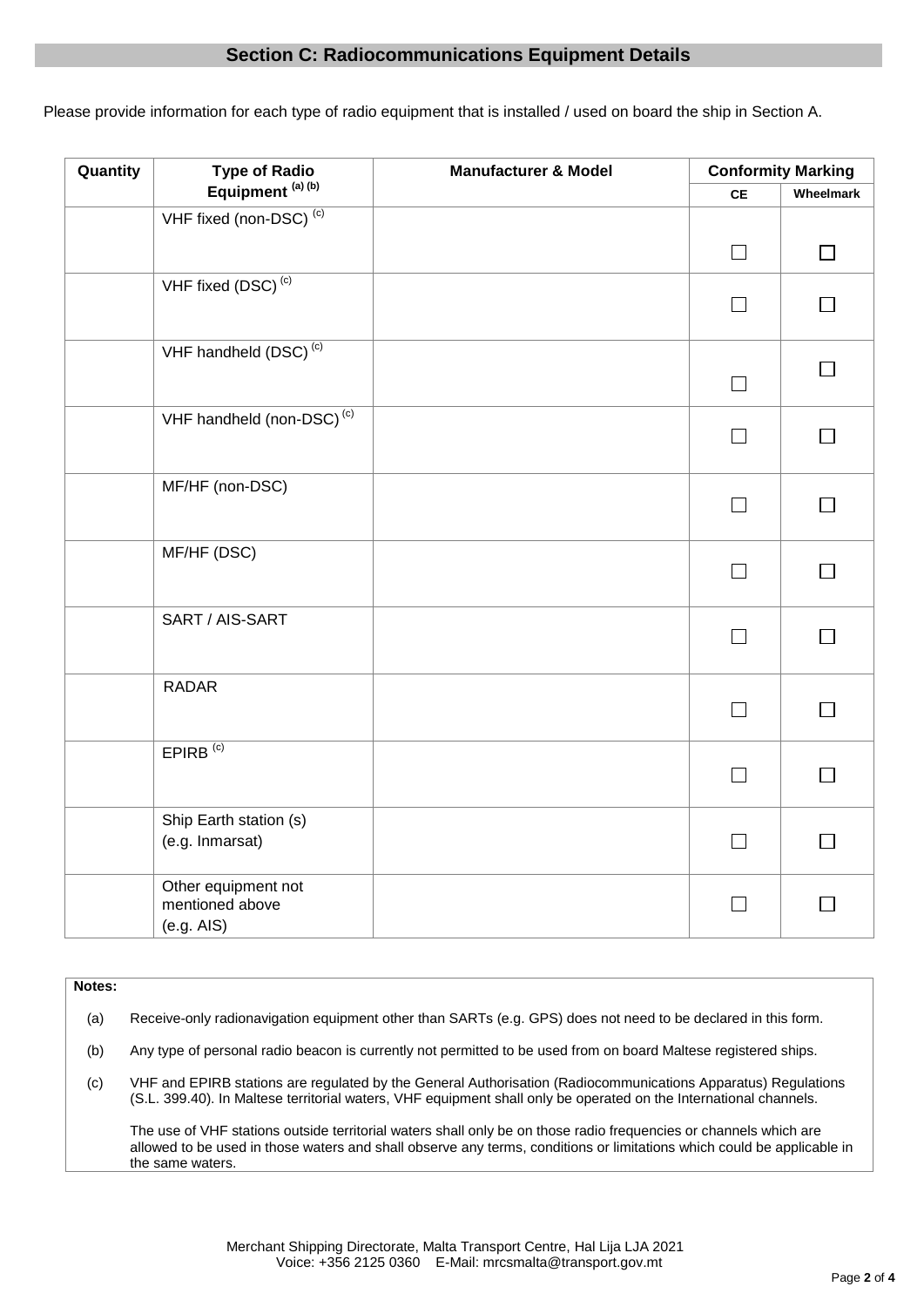## **Section D: EPIRB Registration**

## **Owners are required to attach a valid EPIRB Data Sheet Test / Programming Report with this form.**

The following information shall be completed by the EPIRB owner:

|                        | Device 1 | Device 2 (if fitted) |
|------------------------|----------|----------------------|
| Manufacturer's name    |          |                      |
| Type                   |          |                      |
| Serial number          |          |                      |
| Hex ID (15 characters) |          |                      |

If the vessel carries more than two EPIRB stations, please provide details on a separate document.

## **Section E: Search and Rescue (SAR) information**

## **Emergency Contact Person Ashore**

| <b>Name</b>                                                                                                         |  |
|---------------------------------------------------------------------------------------------------------------------|--|
| <b>Address</b>                                                                                                      |  |
| Country                                                                                                             |  |
|                                                                                                                     |  |
|                                                                                                                     |  |
| Prefix of Telephone no. with country destination code.                                                              |  |
|                                                                                                                     |  |
| Alternative 24-hour emergency telephone number material contains and alternative 24-hour emergency telephone number |  |

# **Section F: Declaration**

**I hereby declare that the information provided in this application is accurate and complete in all respects. Furthermore I also declare that I have due authority to make this declaration and to sign this application on behalf of the body I represent.** 

*All data collected in this form is processed in accordance with the Privacy Laws that include General Data Protection Regulation (EU) 2016/679 and Chapter 586 of the Laws of Malta (Data Protection Act). The data provided may be shared with other Public Authorities and/or Government Departments as required and permitted by Maltese Law. Transport Malta of Triq Pantar, Lija, Malta LJA2021 is the data controller for the purpose of the privacy laws. The Privacy Notice attached with this application sets out the way in which personal information/data is collected and processed by Transport Malta, as well as the steps that are taken to protect such information.*

| Full name of applicant |                      |  |
|------------------------|----------------------|--|
| Designation            | ID / Passport Number |  |
| Date                   | Signature            |  |